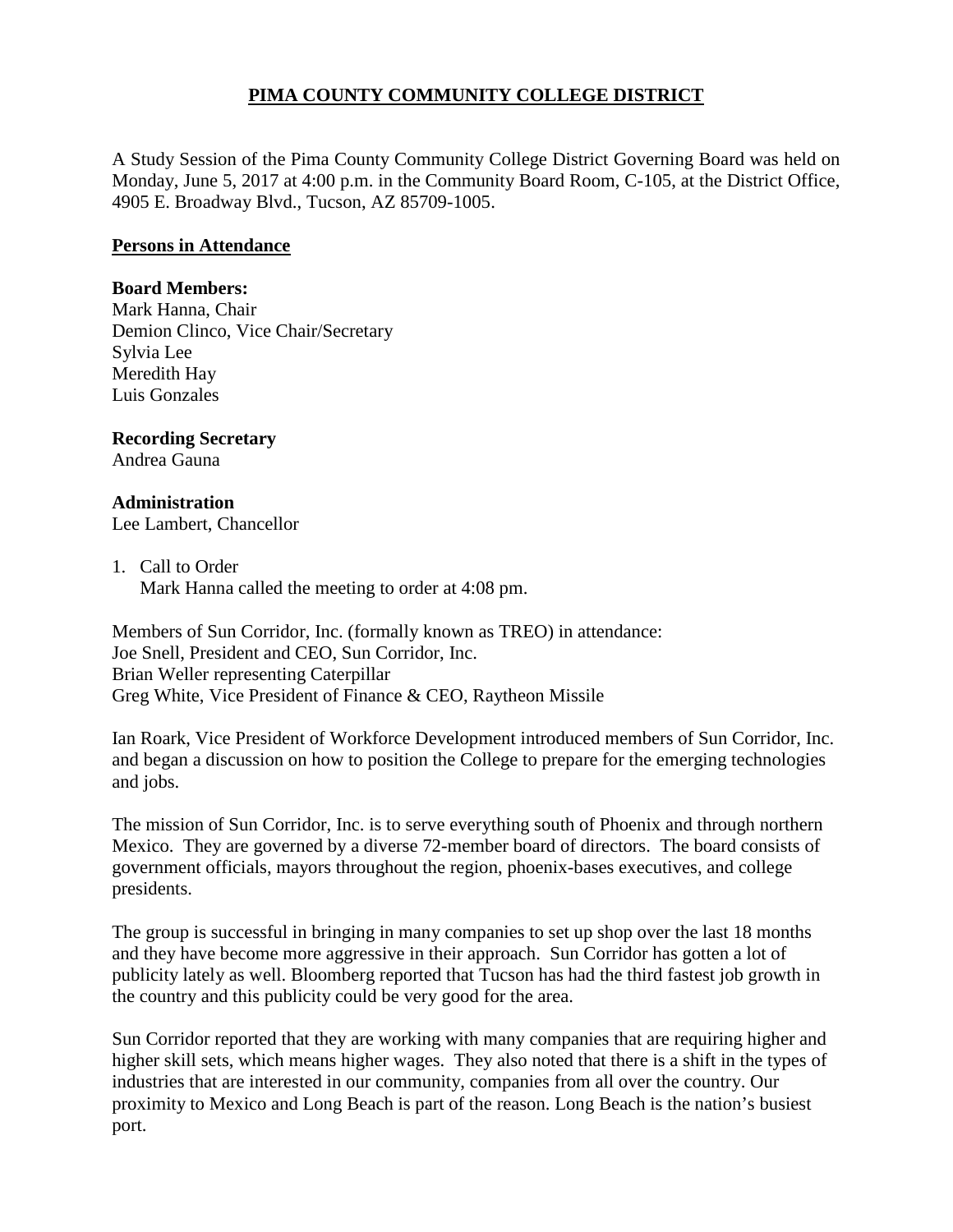Board of Governors Study Session Minutes – June 5, 2017 Page 2

The group reported that there is an interest in natural resource industries, such as solar, mining, manufacturing and biosciences in the diagnostics area. The group is confident that we are going to see strong growth in our economy. Noted sales missions have been the contributors to their recent success, as well as not waiting for people to knock on their door.

The group has been selected to host the international conference for sight selectors and shared a video they are using to sell Arizona's best qualities to other cities.

Mr. Snell suggested that the College focus on being driven by the end user (the companies hiring) and encourage the College to create the necessary infrastructure that's needed to compete. PCC also needs to be very flexible and move with the speed of business. Mr. Snell said they are big supporters of the College and they need PCC's help.

Board Chair Hanna asked about what negative things are being said about Arizona. Mr. Snell has heard that Arizona is not big enough and we don't have the critical mass and education. Arizona's air service and direct flights are a big issue. There is also the perception that Arizona's crime rate is high because of its proximity to the border. But Sun Corridor is focusing on the positives.

The Board discussed the types of jobs that Sun Corridor is trying to recruit. Board member Hay asked the group if they felt PCC could produce the type of workers needed for these types of jobs. Mr. Snell noted that every position will have to have some knowledge of computer science and information security. What these companies are looking for are people with a wide enough skill base who have the flexibility and curiosity to be able to take the technology as its changing and adapt to it. He also noted that the vocational education skills, such as welding, are phasing out in the high schools, but these types of skills are still very important to the workforce.

Board member Hay noted that the College needs their support when it comes time to go to the community for bonds to support Pima's master plan. The College will need the support of the industry leaders.

Board member Hanna asked that if we have the infrastructure in place to build a college that will meet their needs, what will the College do about finding instructors. Mr. Snell noted that a lot of the time employees of the firms are able to provide the best adjunct instructors and actual classes can be held at each of the firms.

Mr. Snell suggested developing a program to teach soft skills, such as diversity of thought. These programs are very important. It was added that there are other elements that are critical, such as the student's willingness to get dirty and do it with a degree of ethics.

The group is also working on internships with these companies that will start in high school so the students become very familiar with manufacturing floor. This knowledge helps to make better students.

Board Chair Hanna noted some of the things the College will need from Sun Corridor as we move forward; feedback, internships and financial partnerships.